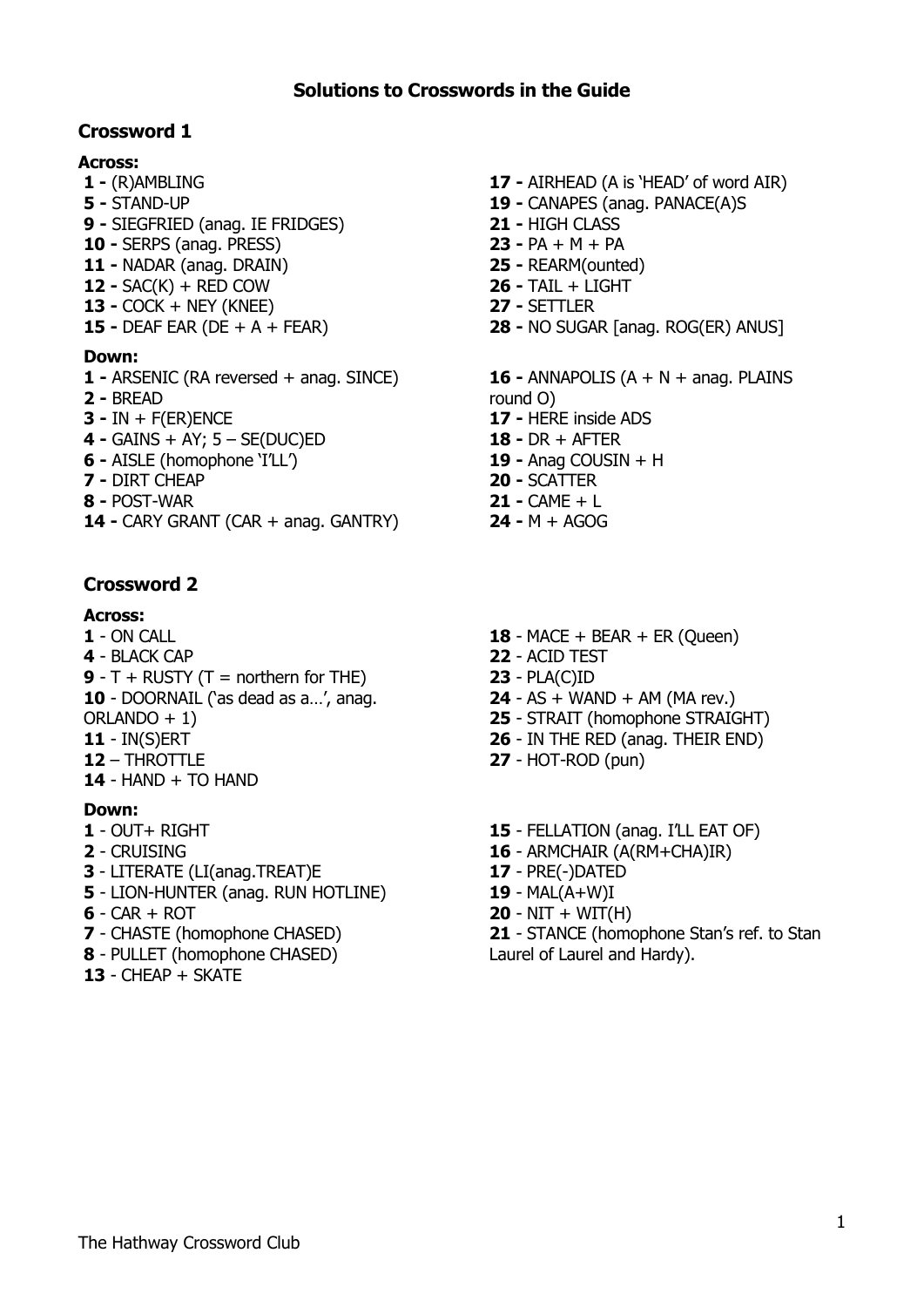## **Crossword 3**

### **Across:**

 - P(YJAMA J)ACKET (anag JAY+JAM) - HARE+M; 9 – RACE CARDS - PASSED OUT; 12 – stETHOScopes - CHAS + SIS; 15 – REALISM (anag. MAILER'S) - sEEN IT Amazing

### **Down:**

- Rev STRAP
- Anag. Hen no jis
- MAROONS
- JACK + TAR
- CACHE (s/l 'Cash')
- EARTH+WIRE; 7 –
- SH(anag.PICS+OM+PAN)Y

# **Crossword 4**

Theme: Song Titles (Air = Song)

### **Across:**

- Anag. MOST HALF-HEARTED
- CH(I)EF
- Double definition
- Def + ref. to van der Valk theme tune,
- played by Simon Park Orchestra
- Ref. Will Young song
- Anag. A+REST. Ken Dodd song
- ED+1+T(ED)OUT
- Anag. CATFOODS + G

## **Down:**

- O(R+CHEST)RAL+MUSIC (pun on noted) def. ref. to Eye Level, an instrumental

- Double definition
- A+L+FIE, ref. Cilla Black song
- (D)RAIN ref. Beatles B-side to Paperback **Writer**
- Homophone HI + HEELS. Pun definition
- MOO+L(ife)+A
- Ref. to Sinatra and Judy Collins cover
- MUPPETS (PP in anag. MUTES) - A+MISS; 22 – SON AND AIR (s/l Son and Heir)
- YOU + anag INMATE
- F+ROME
- DESIGNER + D(R)UG
- SESAME STREET
- AT+TRIBUTE; 16 ALPINE FIR (anag.
- 'Plainer if')
- E+ASTERN
- MIN(I)STER
- I+SWAM reversing words
- AMONG (anag. A GNOM(e))

- Hidden tis(SUE DE)stroyed, ref. the pop group

- MOB+CAP

- Anag. GLAM + LAY round S. Paul

Dresser writer of 1890s song, later film title - S(LID)E + RULE

- I inside S,N,E,W
- Anag. TURNCOATS+IN+GAOL. Ref. Cliff Richard song

recording

- Anag. ADD + MY + EMAIL
- S(LOGAN)EER
- PEN(SIN)T inside OO (glasses)
- Anag. BRAIN Ref. Life of Brian
- AS+SET

- Ref. John Hurt who twice played Quentin Crisp, Hurt is song on Johnny Cash's last album